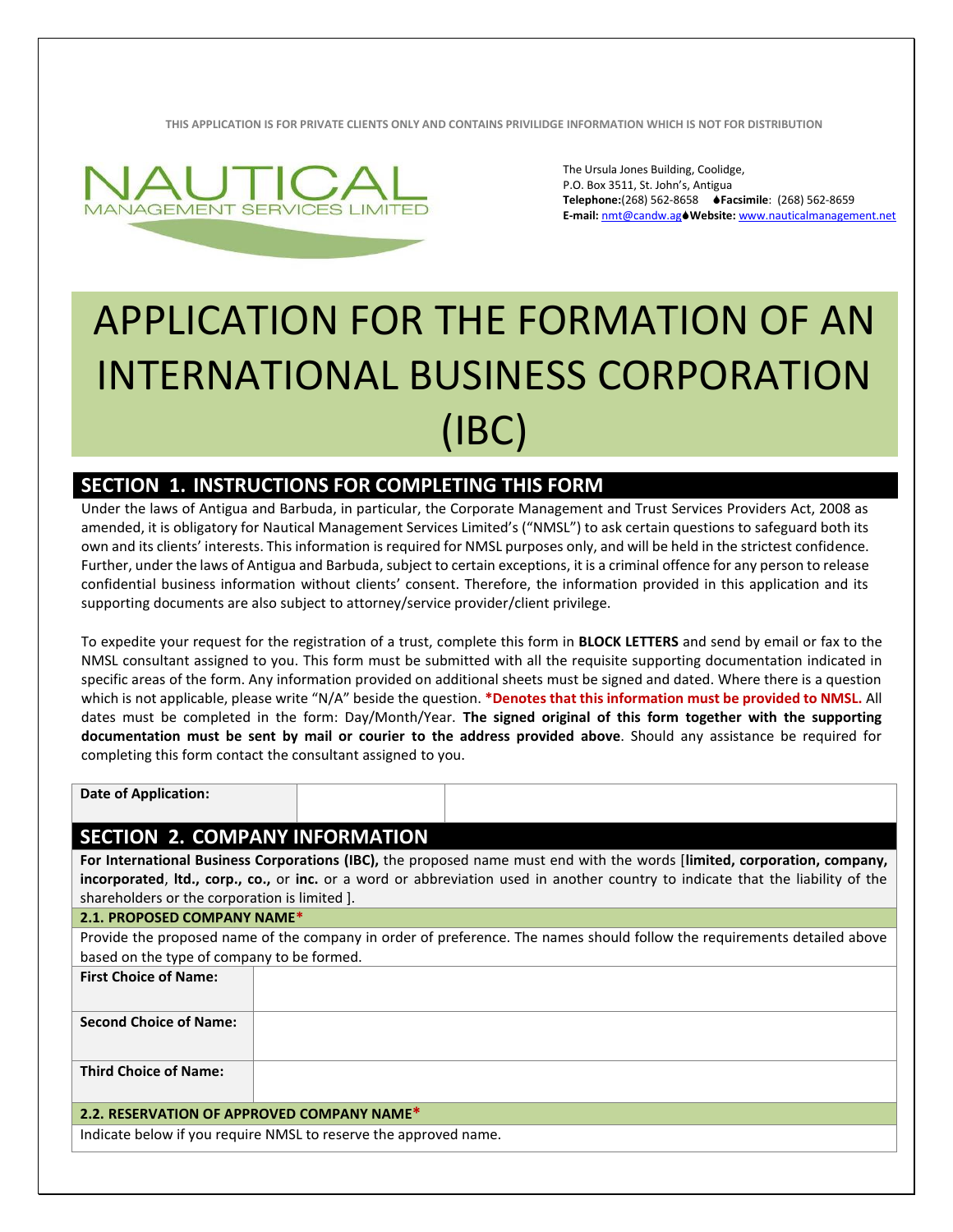| APPLICATION FOR THE FORMATION OF A COMPANY<br><b>NAUTICAL</b>                                                                                                                                                                                                                                                                                                                                                                                                                                                                                                                                     |                       |    |                                     |              |                          |                            |
|---------------------------------------------------------------------------------------------------------------------------------------------------------------------------------------------------------------------------------------------------------------------------------------------------------------------------------------------------------------------------------------------------------------------------------------------------------------------------------------------------------------------------------------------------------------------------------------------------|-----------------------|----|-------------------------------------|--------------|--------------------------|----------------------------|
| <b>Reserve the approved:</b>                                                                                                                                                                                                                                                                                                                                                                                                                                                                                                                                                                      | $\blacksquare$<br>Yes |    | $\mathbf{1}$<br><b>No</b>           |              |                          |                            |
| 2.3. CORPORATE PURPOSE*                                                                                                                                                                                                                                                                                                                                                                                                                                                                                                                                                                           |                       |    |                                     |              |                          |                            |
| In the space below, provide NMSL with information on the purpose of the proposed company as to the activities or goods to be<br>traded.                                                                                                                                                                                                                                                                                                                                                                                                                                                           |                       |    |                                     |              |                          |                            |
|                                                                                                                                                                                                                                                                                                                                                                                                                                                                                                                                                                                                   |                       |    |                                     |              |                          |                            |
| 2.4. ARTICLES OF INCORPORATION/MEMORANDUM & ARTICLES OF ASSOCIATION                                                                                                                                                                                                                                                                                                                                                                                                                                                                                                                               |                       |    |                                     |              |                          | <b>Amendments Attached</b> |
| A standard template is used to prepare the company's Memorandum and Articles of Association (By-Laws). Additions or changes<br>to this template must be provided below or attached.                                                                                                                                                                                                                                                                                                                                                                                                               |                       |    |                                     |              |                          |                            |
|                                                                                                                                                                                                                                                                                                                                                                                                                                                                                                                                                                                                   |                       |    |                                     |              |                          |                            |
| 2.5. OPERATING ADDRESS*                                                                                                                                                                                                                                                                                                                                                                                                                                                                                                                                                                           |                       |    |                                     |              |                          |                            |
| State the address where the company will be operating. The address must include Street, City, State Postal Code and Country.                                                                                                                                                                                                                                                                                                                                                                                                                                                                      |                       |    |                                     |              |                          |                            |
| <b>Operating Address:</b>                                                                                                                                                                                                                                                                                                                                                                                                                                                                                                                                                                         |                       |    |                                     |              |                          |                            |
| SECTION 3. SHAREHOLDERS', DIRECTORS' AND OFFICERS' INFORMATION                                                                                                                                                                                                                                                                                                                                                                                                                                                                                                                                    |                       |    |                                     |              |                          |                            |
| 3.1. SOURCE OF CAPITAL*                                                                                                                                                                                                                                                                                                                                                                                                                                                                                                                                                                           |                       |    |                                     |              |                          |                            |
| Information is required on the source of funding for the proposed company which must be provided below. In addition, provide<br>NMSL with either a certified statement of net worth or some other proof of net worth and source of wealth. [This information<br>must include a brief description as to the origins of wealth and the period over which the wealth was generated. Documentation<br>must be attached to support the details provided. For example, if utilizing loans or personal funding a loan agreement must be<br>attached or such other documents].                            |                       |    |                                     |              |                          |                            |
| The source of capital was derived from:                                                                                                                                                                                                                                                                                                                                                                                                                                                                                                                                                           |                       |    |                                     |              |                          |                            |
| Startup capital to be invested in the business.                                                                                                                                                                                                                                                                                                                                                                                                                                                                                                                                                   |                       | \$ |                                     |              |                          | Source of Funds Attached   |
| 3.2. SHARE CAPITAL & CLASS(ES) OF SHARES*                                                                                                                                                                                                                                                                                                                                                                                                                                                                                                                                                         |                       |    |                                     |              |                          |                            |
| Capitalization. There is no minimum capital requirement. However, a company with an authorized capital of US\$10,000 divided<br>into 10,000 shares of US\$1.00 par value shares is sufficient. Provide all information on shares etc., as required below.                                                                                                                                                                                                                                                                                                                                         |                       |    |                                     |              |                          |                            |
| <b>Authorized Capital:</b>                                                                                                                                                                                                                                                                                                                                                                                                                                                                                                                                                                        | US\$                  |    | <b>Number of Shares Authorized:</b> |              |                          |                            |
| <b>Number of Shares to be Issued:</b>                                                                                                                                                                                                                                                                                                                                                                                                                                                                                                                                                             |                       |    | <b>Number of Shares Unissued:</b>   |              |                          |                            |
| <b>Par Value Required:</b>                                                                                                                                                                                                                                                                                                                                                                                                                                                                                                                                                                        | Yes (Par Value):      |    | US\$                                | $\square$ No |                          | <b>No Maximum Number</b>   |
| Types of Shares to be Issued:                                                                                                                                                                                                                                                                                                                                                                                                                                                                                                                                                                     | <b>Common Shares</b>  |    | Preferred<br><b>Shares</b>          |              | <b>Registered Shares</b> | <b>Bearer Shares</b>       |
| 3.3. SHAREHOLDERS CONNECTED TO THE COMPANY*                                                                                                                                                                                                                                                                                                                                                                                                                                                                                                                                                       |                       |    |                                     |              |                          |                            |
| Provide NMSL with the names of the beneficial owner(s) of the proposed company and the number of shares to be issued to<br>each person. Complete "Form A" for each individual who will be connected to the company as a shareholder. Complete "Form<br>B" for each legal entity which will be connected to the proposed company as a shareholder. [For an External Company a<br>certified copy of the company's share register or other legal proof of beneficial ownership detailing the names of the shareholders<br>and the amount of shares allocated to each shareholder must be submitted.] |                       |    |                                     |              |                          |                            |
| <b>Shareholder 1:</b>                                                                                                                                                                                                                                                                                                                                                                                                                                                                                                                                                                             |                       |    | No. of Shares:                      |              | <b>Form A Attached</b>   | <b>Form B Attached</b>     |
|                                                                                                                                                                                                                                                                                                                                                                                                                                                                                                                                                                                                   |                       |    |                                     |              |                          |                            |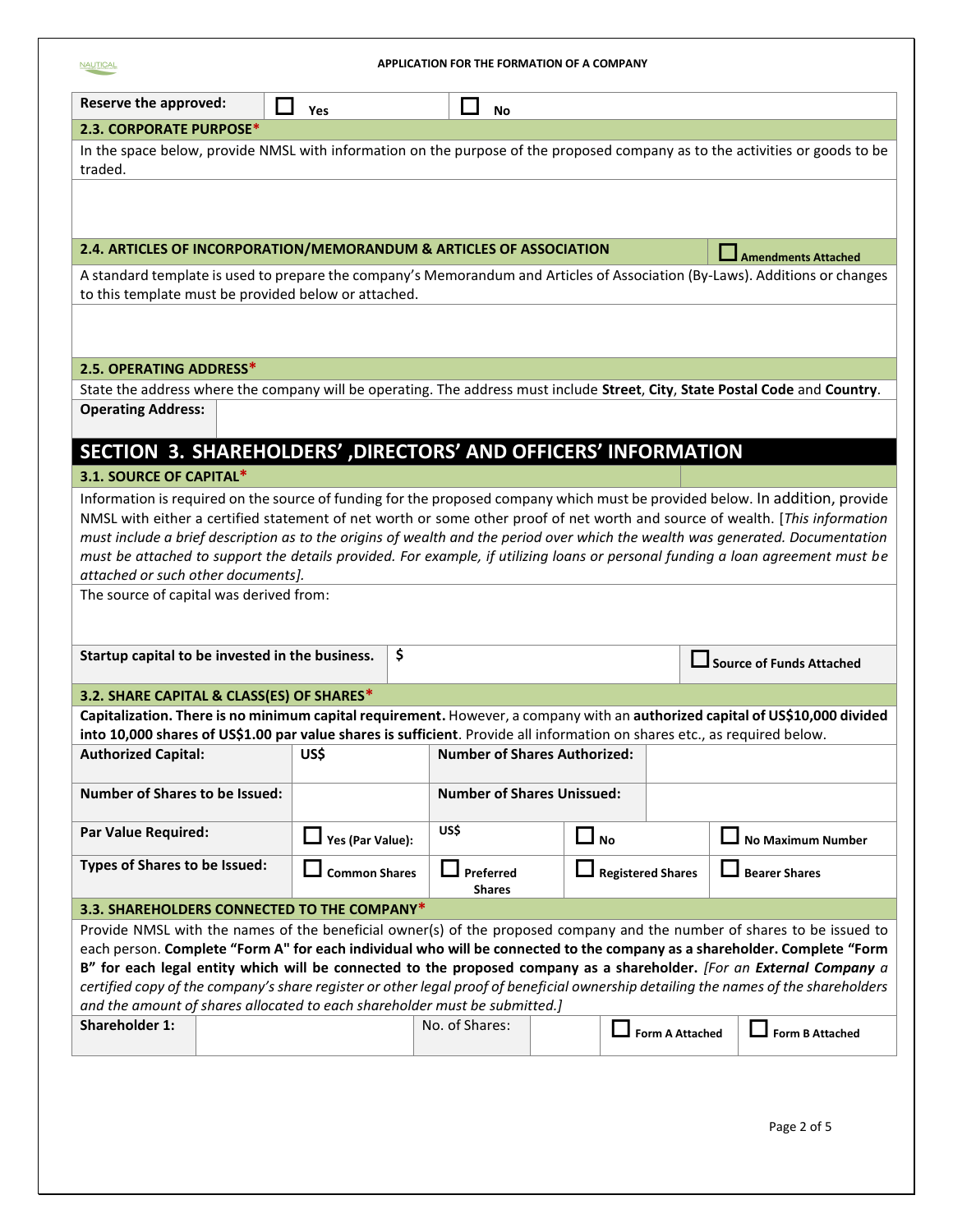| <b>APPLICATION FOR THE FORMATION OF A COMPANY</b><br><b>NAUTICAL</b> |                                                  |                                                                                                               |                  |    |                        |                                                                                                                                                                                                                                                 |  |
|----------------------------------------------------------------------|--------------------------------------------------|---------------------------------------------------------------------------------------------------------------|------------------|----|------------------------|-------------------------------------------------------------------------------------------------------------------------------------------------------------------------------------------------------------------------------------------------|--|
| <b>Shareholder 2:</b>                                                |                                                  |                                                                                                               | No. of Shares:   |    | <b>Form A Attached</b> | <b>Form B Attached</b>                                                                                                                                                                                                                          |  |
| <b>Shareholder 3:</b>                                                |                                                  |                                                                                                               | No. of Shares:   |    | <b>Form A Attached</b> | <b>Form B Attached</b>                                                                                                                                                                                                                          |  |
|                                                                      |                                                  | Share Register or Other Legal Proof of Beneficial Ownership Attached                                          |                  |    |                        |                                                                                                                                                                                                                                                 |  |
|                                                                      |                                                  | 3.4. DIRECTORS CONNECTED TO THE COMPANY*                                                                      |                  |    |                        |                                                                                                                                                                                                                                                 |  |
|                                                                      |                                                  |                                                                                                               |                  |    |                        | Provide NMSL with the names of the directors who will be connected to the proposed company. If NMSL is not providing                                                                                                                            |  |
|                                                                      |                                                  |                                                                                                               |                  |    |                        | professional director services additional information will be required on the proposed directors connected to the proposed                                                                                                                      |  |
|                                                                      |                                                  |                                                                                                               |                  |    |                        | company. However, the company is not required to have more than one (1) director. Complete "Form A" for each individual<br>who will be connected to the proposed company as a director or complete "Form B" for each legal entity which will be |  |
|                                                                      |                                                  | connected to the proposed company as a director.                                                              |                  |    |                        |                                                                                                                                                                                                                                                 |  |
| Director 1:                                                          |                                                  |                                                                                                               |                  |    | <b>Form A Attached</b> | <b>Form B Attached</b>                                                                                                                                                                                                                          |  |
| <b>Director 2:</b>                                                   |                                                  |                                                                                                               |                  |    | <b>Form A Attached</b> | <b>Form B Attached</b>                                                                                                                                                                                                                          |  |
| Director 3:                                                          |                                                  |                                                                                                               |                  |    | <b>Form A Attached</b> | <b>Form B Attached</b>                                                                                                                                                                                                                          |  |
|                                                                      |                                                  | 3.5. OFFICERS CONNECTED TO THE COMPANY                                                                        |                  |    |                        |                                                                                                                                                                                                                                                 |  |
|                                                                      |                                                  |                                                                                                               |                  |    |                        | Provide NMSL with the names of the officers to be connected to the proposed company. However, the proposed company is not                                                                                                                       |  |
|                                                                      |                                                  | indicate below. NMSL will provide Secretarial services if a company secretary is not identified below.        |                  |    |                        | required to have any officers. If the proposed company will have officers (President, Secretary, Managing Director, etc.) please                                                                                                                |  |
| Officer 1:                                                           |                                                  |                                                                                                               | Title:           |    |                        |                                                                                                                                                                                                                                                 |  |
|                                                                      |                                                  |                                                                                                               |                  |    | <b>Form A Attached</b> | <b>Form B Attached</b>                                                                                                                                                                                                                          |  |
| Officer 2:                                                           |                                                  |                                                                                                               | Title:<br>Title: |    | <b>Form A Attached</b> | <b>Form B Attached</b>                                                                                                                                                                                                                          |  |
| Officer 3:                                                           |                                                  |                                                                                                               |                  |    | <b>Form A Attached</b> | <b>Form B Attached</b>                                                                                                                                                                                                                          |  |
|                                                                      | <b>SECTION 4. MANAGING AGENT</b>                 |                                                                                                               |                  |    |                        |                                                                                                                                                                                                                                                 |  |
|                                                                      | <b>4.1. APPOINTMENT OF A MANAGING AGENT</b>      |                                                                                                               |                  |    |                        |                                                                                                                                                                                                                                                 |  |
|                                                                      |                                                  |                                                                                                               |                  |    |                        | NMSL will only accept instructions signed by the beneficial owner(s) and/or directors of the proposed company to be formed                                                                                                                      |  |
|                                                                      | <b>Managing Agent Appointed:</b>                 | unless a Managing Agent is appointed to provide instructions. Indicate if a managing agent will be appointed. |                  |    |                        |                                                                                                                                                                                                                                                 |  |
|                                                                      |                                                  | Yes                                                                                                           |                  | No |                        |                                                                                                                                                                                                                                                 |  |
|                                                                      | <b>4.2. MANAGING AGENT INFORMATION</b>           |                                                                                                               |                  |    |                        | Provide NMSL with the name of your managing agent. Complete "Form A" if the Managing Agent is an individual. Complete                                                                                                                           |  |
|                                                                      |                                                  | "Form B" if the Managing Agent is a company.                                                                  |                  |    |                        |                                                                                                                                                                                                                                                 |  |
| <b>Managing Agent's Name:</b>                                        |                                                  |                                                                                                               |                  |    |                        |                                                                                                                                                                                                                                                 |  |
|                                                                      | <b>Form A Attached</b><br><b>Form B Attached</b> |                                                                                                               |                  |    |                        |                                                                                                                                                                                                                                                 |  |
| SECTION 5. MAILING ADDRESS FOR CORRESPONDENCES AND INVOICES          |                                                  |                                                                                                               |                  |    |                        |                                                                                                                                                                                                                                                 |  |
|                                                                      | 5.1. MAILING AND EMAIL ADDRESSES*                |                                                                                                               |                  |    |                        |                                                                                                                                                                                                                                                 |  |
|                                                                      |                                                  |                                                                                                               |                  |    |                        | Indicate the mailing and email addresses and fax numbers for correspondences and invoices. The mailing address must include                                                                                                                     |  |
|                                                                      |                                                  | Street, City, State Postal Code and Country. Indicate the contact person below.                               |                  |    |                        |                                                                                                                                                                                                                                                 |  |
| <b>Mailing Address:</b>                                              |                                                  |                                                                                                               |                  |    |                        |                                                                                                                                                                                                                                                 |  |
| <b>Email Address:</b>                                                |                                                  |                                                                                                               |                  |    |                        |                                                                                                                                                                                                                                                 |  |
| <b>Fax Number:</b>                                                   |                                                  |                                                                                                               |                  |    |                        |                                                                                                                                                                                                                                                 |  |
|                                                                      |                                                  |                                                                                                               |                  |    |                        |                                                                                                                                                                                                                                                 |  |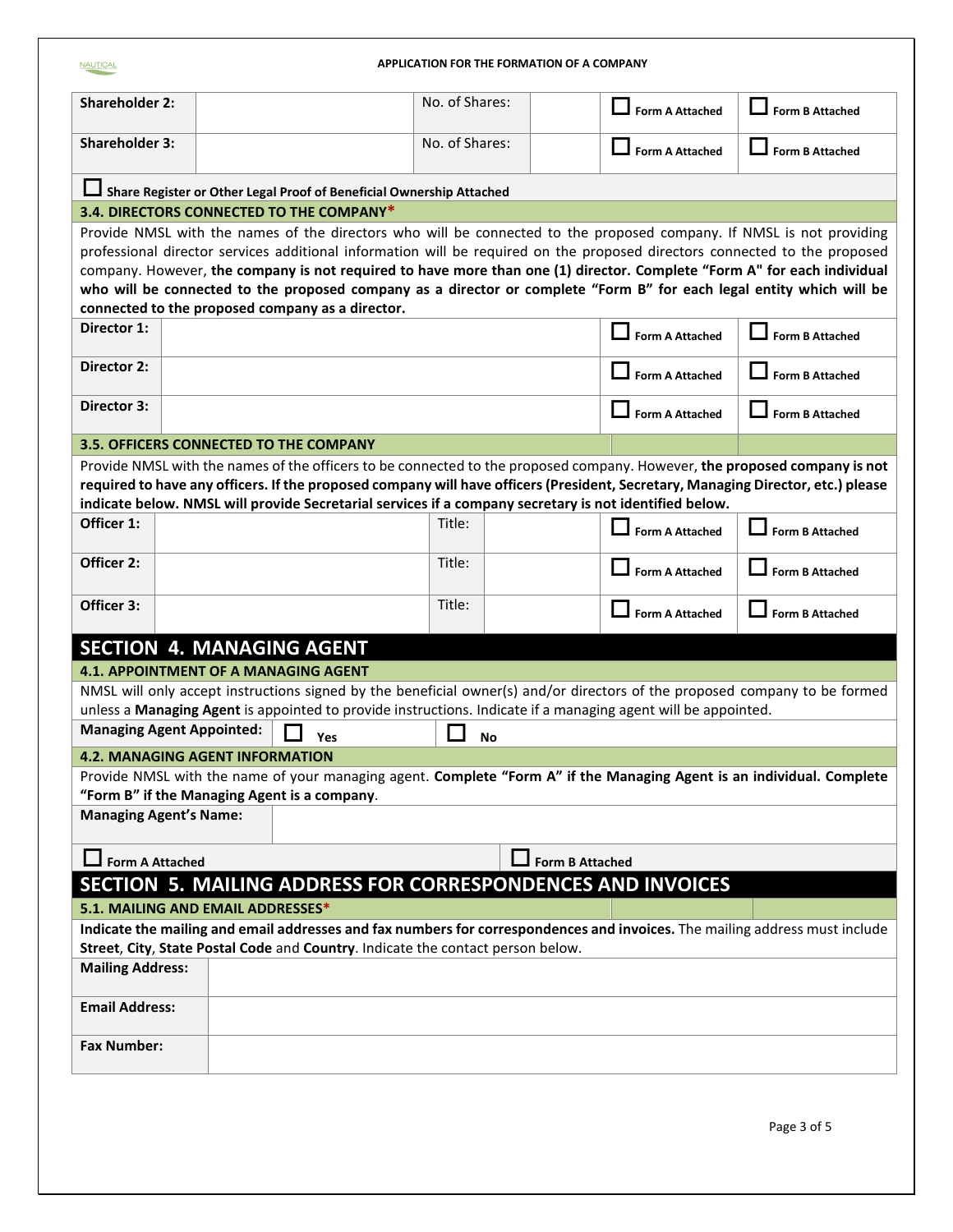| <b>APPLICATION FOR THE FORMATION OF A COMPANY</b><br><b>NAUTICAL</b>                                                             |                            |                            |                                                |  |  |  |  |  |
|----------------------------------------------------------------------------------------------------------------------------------|----------------------------|----------------------------|------------------------------------------------|--|--|--|--|--|
| <b>Contact Name:</b>                                                                                                             |                            |                            |                                                |  |  |  |  |  |
| 5.2. FORWARDING OF ORIGINAL DOCUMENTS*                                                                                           |                            |                            |                                                |  |  |  |  |  |
| Indicate the method by which all original documents will be forwarded.                                                           |                            |                            |                                                |  |  |  |  |  |
| $\Box$ Airmail                                                                                                                   | Courier                    |                            |                                                |  |  |  |  |  |
| <b>SECTION 6. PAYMENT</b>                                                                                                        |                            |                            |                                                |  |  |  |  |  |
| 6.1. CLIENT'S DETAILS TO ACCOMPANY WIRE TRANSFER PAYMENT*                                                                        |                            |                            |                                                |  |  |  |  |  |
| Person/Company making transfer:                                                                                                  |                            |                            |                                                |  |  |  |  |  |
| <b>Bank from which transfer was sent:</b>                                                                                        |                            |                            |                                                |  |  |  |  |  |
| <b>SECTION 7. DECLARATION</b>                                                                                                    |                            |                            |                                                |  |  |  |  |  |
| 7.1. TO BE SIGNED BY THE PERSON REQUESTING THE SERVICE*                                                                          |                            |                            |                                                |  |  |  |  |  |
| The below declaration must be signed by the beneficial owners or someone appointed by the beneficial owners. A completed         |                            |                            |                                                |  |  |  |  |  |
| "Form A" must be submitted to NMSL if this is an individual or a "Form B" if this is a company.                                  |                            |                            |                                                |  |  |  |  |  |
| 7.2. DECLARATION*                                                                                                                |                            |                            |                                                |  |  |  |  |  |
| I declare that my signature below confirms that I am authorized to sign this document and the one requesting NMSL to form this   |                            |                            |                                                |  |  |  |  |  |
| company. I have read and agree to be bound by NMSL terms of business. I declare that all the information provided with and       |                            |                            |                                                |  |  |  |  |  |
| within this form and any other document provided in support of said form is true and correct to the best of my knowledge and     |                            |                            |                                                |  |  |  |  |  |
| belief. I declare that the person named in Section 4 above is hereby appointed as my Managing Agent to act on my behalf in the   |                            |                            |                                                |  |  |  |  |  |
| formation of this company.                                                                                                       |                            |                            |                                                |  |  |  |  |  |
| <b>Authorized Name:</b>                                                                                                          |                            |                            |                                                |  |  |  |  |  |
| Signature:                                                                                                                       |                            |                            | Date:                                          |  |  |  |  |  |
| $\Box$ Form A Attached                                                                                                           | Form B Attached            |                            | NMSL Professional Indemnity Agreement Attached |  |  |  |  |  |
| <b>SECTION 8. ADDITIONAL CORPORATE SERVICES</b>                                                                                  |                            |                            |                                                |  |  |  |  |  |
| 8.1. COMPANY DOCUMENTATION SERVICES*                                                                                             |                            |                            |                                                |  |  |  |  |  |
| Indicate below any additional services, documentation or legalized copies of documents. Please note that the cost of certified,  |                            |                            |                                                |  |  |  |  |  |
| notarized or legalized documents is not included in the original quotation. Your consultant will provide the additional charges. |                            |                            |                                                |  |  |  |  |  |
| <b>Certificate of Incorporation</b>                                                                                              | П<br>Certified/Notarized   | $\Box$<br><b>Apostille</b> | (Number of Copies)                             |  |  |  |  |  |
| Articles of Incorporation and By-Laws                                                                                            | <b>Certified/Notarized</b> | Apostille                  | (Number of Copies)                             |  |  |  |  |  |
| <b>Notice of Registered Office</b>                                                                                               | Certified/Notarized        | <b>Apostille</b>           | (Number of Copies)                             |  |  |  |  |  |
| <b>Notice of Directors</b>                                                                                                       | Certified/Notarized        | <b>Apostille</b>           | (Number of Copies)                             |  |  |  |  |  |
| <b>Organizational Minutes</b>                                                                                                    | Certified/Notarized        | <b>Apostille</b>           | (Number of Copies)                             |  |  |  |  |  |
| <b>Share Certificate(s)</b>                                                                                                      | Certified/Notarized        | <b>Apostille</b>           | (Number of Copies)                             |  |  |  |  |  |
| <b>Certificate of Incumbency</b>                                                                                                 | Certified/Notarized        | <b>Apostille</b>           | (Number of Copies)                             |  |  |  |  |  |
| Other: _                                                                                                                         | Certified/Notarized        | <b>Apostille</b>           | (Number of Copies)                             |  |  |  |  |  |
| <b>8.2. OTHER CORPORATE SERVICES</b>                                                                                             |                            |                            |                                                |  |  |  |  |  |